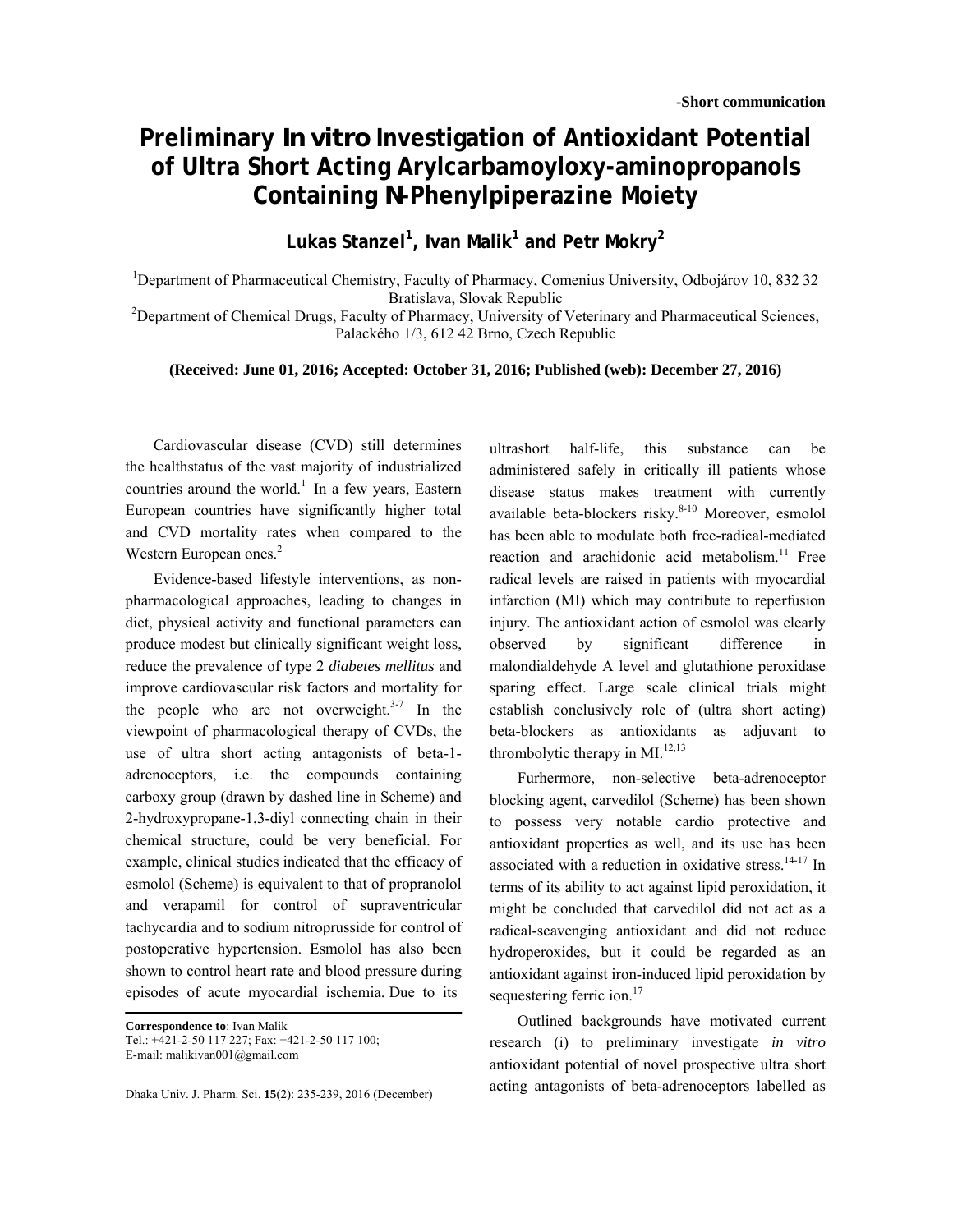**1**-**4**, their ability to reduce stable 2,2-diphenyl-1 picrylhydrazyl radical (DPPH•), one of a few stable organic nitrogen radicals with strong visible absorption<sup>18</sup>, applying UV/VIS spectrophotometry; (ii) to calculate their lipohydrophilic properties *in silico*; (iii) to reveal some structural, electronic and physicochemical features of these substances which might appear to be essential for their antioxidant potential.

The compounds under the study **1**-**4** (Scheme, Table), such as  $1-(2-hydroxy-3-{4-}$ [(methoxycarbonyl)amino]benzoyloxy}propyl)-4 phenylpiperazin-1-ium chloride (**1**), 1-(3-{4- [(ethoxycarbonyl)amino]benzoyloxy}-2-hydroxypropyl)-4-phenylpiperazin-1-ium chloride (**2**), 1-(2 hydroxy-3-{4-[(propoxycarbonyl)amino] benzoyloxy}propyl)-4-phenylpiperazin-1-ium chloride (**3**) and 1-(3-{4-[(butoxycarbonyl)amino] benzoyloxy}- 2-hydroxypropyl)-4-phenylpiperazin-1-ium chloride (**4**) were prepared as racemates at the Department of Chemical Drugs, Faculty of Pharmacy, University of Veterinary and Pharmaceutical Sciences in Brno, Czech Republic. 2,2-Diphenyl-1-(2,4,6 trinitrophenyl)hydrazyl (DPPH; Sigma-Aldrich, Germany) and standard drugs carvedilol, {1-(9*H*carbazol-4-yloxy)-3-[[2-(2-methoxyphenoxy)

ethyl]amino]-2-propanol}, and *L*-ascorbic acid (Sigma-Aldrich, Germany) were commercially available.

Free radical reduction ability of tested compounds was determined by the DPPH assay following the procedure described by Blois and Kurin *et al*. 19,20

 The solution of DPPH (solution **A**) was prepared by thorough addition of 1 mg of DPPH in 50 mL of methanol *ex tempore*. Similarly, solution **B** was prepared by dissolving particular studied derivative in methanol medium,  $c=1\times10^{-4}$  mol/L. From the solution **A**, 1.8 mL (i.e. the solution of DPPH•) was transferred into the flask containing 200µL of solution **B**. Changes in absorbance of the samples (investigated substances or standard drugs, respectively) were measured spectrophotometrically after 5 and 60 min at 517 nm using UV-1800

Shimadzu Spectrophotometer (Shimadzu, Japan) and UVProbe ver. 2.34 software (Shimadzu, Japan) to control the UV-1800 with a PC. The solution without the sample was chosen as the reference, prepared methanolic control solution contained ascorbic acid only as active substance.<sup>19,20</sup> After the DPPH $\bullet$ reduction, the colour of inspected solution was changed from the original violet to yellow.

 The antioxidant efficiency was expressed in percentages (%*DPPH*) as the reduction of DPPH• which was calculated relative to the measured absorbance of the control as mean  $\pm$  standard deviation of three parallel measurements (Table 1), taking into account the estimations after 5- and 60 min, respectively, according to the equation given below:

$$
\%DPPH = \frac{100 \times (A_{ref} - A)}{A_{ref}}
$$

where,  $A_{ref}$  – the absorbance of the reference solution,  $A$  – the absorbance of the sample (inspected derivative or the standard), respectively.

The values of logarithm of partition coefficient related to derivatives (**1**-**4**) and to the standards were predicted *in silico* for octan-1-ol/water partitioning system (log *P*s): a) applying the ALOGPS 2.1 method, as an integral part of Virtual Computational Chemistry Laboratory Applet, $21$  which was based on whole molecule approach with the application of Associative Neural Networks for the prediction<sup>22</sup> as well as b) by fragmental CLOGP 4.0 method<sup>23</sup>, an interactive tool of ChemBioDraw Ultra 11 software package (CambridgeSoft, USA).The solvation forces which determine the equilibrium of a solute between water and a non-polar solvent, such as octan-1-ol, cannot be assigned on an atom-by-atom basis in the solute structure. Implemented program CLOGP 4.0 defined the hydrophobic hydrocarbon portions of any structure in such a way that the remaining polar fragments were unambiguously defined and were of a manageable size. Early versions required that each polar fragment thus defined be present in a measured solute before it could be used in calculations of log *P*<sub>oct</sub>, but in versions 4.0 or higher, these could be calculated *ab initio*. The evaluated substances **1**-**4**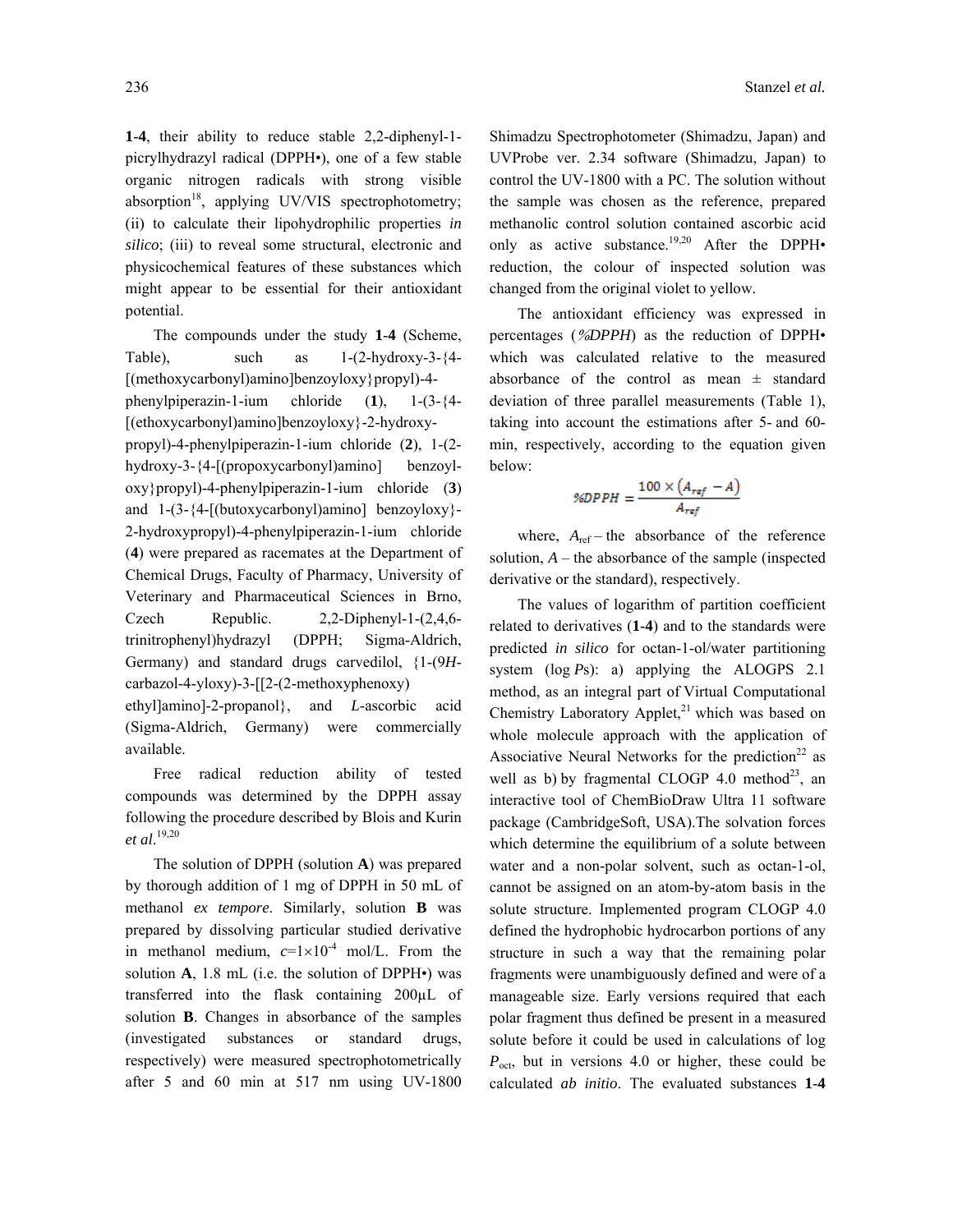were calculated in non-protonated form as bases. In terms of the calculation of the log p outputs (Table 1), both interactive applets could not be able to take into account sterochemical aspects of all the molecules under the study.



Scheme. Chemical structure of esmolol, carvedilol and the compounds **1**-**4** evaluated for their capability to reduce DPPH radical *in vitro.*

**Table. 1. Capability of the compounds under the study (1-4) and the standards to reduce DPPH radical** *in vitro* **and their predicted values of log** *P* **related to octan-1-ol/water partitioning system.** 

| Entry          | %DPPH<br>$(5 \text{ min})$ | %DPPH<br>$(60 \text{ min})$ | log P<br>ALOGPS 2.1 | log P<br>CLOGP <sub>4.0</sub> |
|----------------|----------------------------|-----------------------------|---------------------|-------------------------------|
|                | $3.2 \pm 0.2$              | $2.1 \pm 0.2$               | 2.10                | 3.20                          |
| $\overline{c}$ | $2.3 \pm 0.1$              | $3.7 \pm 0.2$               | 2.70                | 3.73                          |
|                | $-4.8 \pm 0.1$             | $-4.6 \pm 0.1$              | 3.00                | 4.26                          |
| 4              | $3.5 \pm 0.2$              | $2.5 \pm 0.2$               | 3.25                | 4.79                          |
| Carvedilol     | $-4.8 \pm 0.2$             | $0.4 \pm 0.1$               | 3.05                | 4.04                          |
| Ascorbic acid  | $97.2 \pm 0.2$             | $97.2 \pm 0.3$              | $-1.58$             | $-2.17$                       |

 Regarding experimental details obtained after 5 min under conditions *in vitro*, butoxy derivative **4** could be able to reduce DPPH• most efficiently with estimated % *DPPH*=3.5±0.2. Methoxy substituted compound **1** has shown slightly lower value % *DPPH*=3.2±0.2, as can be seen in the Table 1. Both molecules were considered more effective than carvedilol. It could be primarily assumed that relatively high lipophilicity could be important but it was probably not an essential factor in terms of the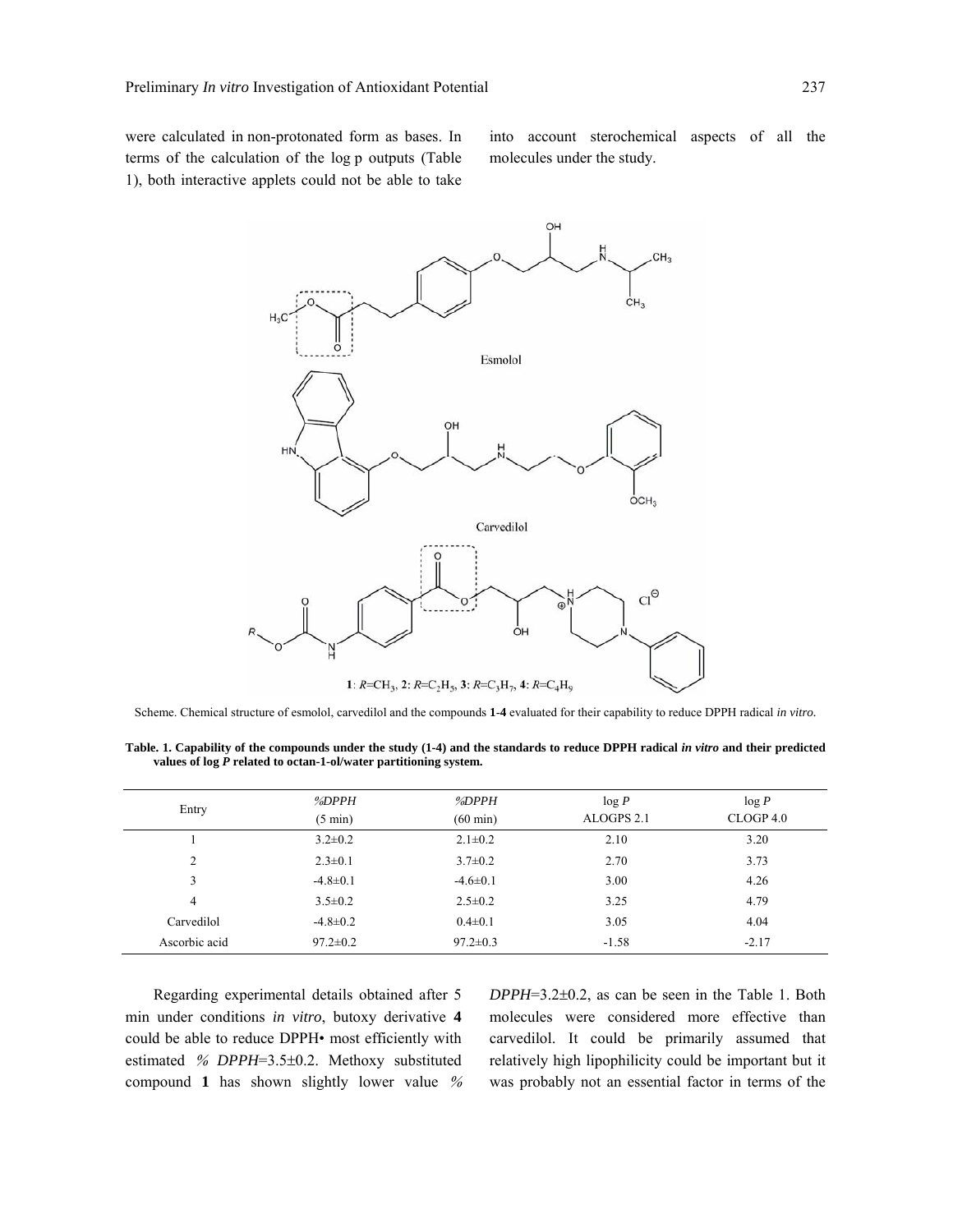abilities of given substances to reduce the DPPH•. To support such a statement, for the compound **4**  calculated log *P* readout was 3.25 and 4.79, respectively, applying both principally different *in silico* approaches. On the contrary, substance **1** has been regarded as more hydrophilic with the log *P*=2.10 and 3.20, respectively. The explanation of observed phenomenon could be that the linearity of studied 4-alkoxycarbonylamino substituted compounds made mesomeric effect at phenyl ring which affected electron distribution and lipohydrophilic properties. In this case, the substituents attached to 4-position acted primarily through the resonance as electron-donating groups which have been able to enhance the basicity of nitrogen atom. Given substituents could distribute negative charge towards amino moiety of carbamate group facilitating its protonation. Nevertheless, the described electron-donating resonance effect has been countered by the electron-withdrawing inductive one of these substituents. Anyway, for 4 position, positive mesomeric effect dominated. $^{24}$  This influence was enhanced in the case of methoxy derivative (**1**) due to stronger electron-donating effect. Its was also important to note that experimental determination of log *P* data by classical shake-flask method could not be possible due to insolubility of the derivatives **1**-**4** in water (buffer) medium.

 Surprisingly, propoxy substituted compound **3** with  $log P=3.00$  and 4.26, has shown negative output of %*DPPH* similarly to carvedilol (%*DPPH* = - 4.8±0.2). Current research revealed that this highly lipophilic standard drug<sup>25</sup>, with experimentally estimated log  $P_{exp}$ =3.40 and predicted log  $P$ =3.05 and 4.04, has no capability to reduce DPPH•.

 The decrease in antioxidant efficiency *in vitro*  was observed after 60 min for the compound **1** and **2**. On the other hand, slight increase in the potency was assigned to the derivatives **2** and **3** as well as for the standard carvedilol (Table 1).

 From entire analyzed set, highly hydrophilic ascorbic acid (Table 1) was the most efficient antioxidant *in vitro* with estimated % *DPPH* = 97.2±0.2 (after 5 min) and % *DPPH* = 97.2±0.3 (60 min).

## **ACKNOWLEDGEMENT**

 The authors thank anonymous reviewers for their valuable comments and helpful revision suggestions.

## **REFERENCES**

- 1. Helis, E., Augustincic, L., Steiner, L., Chen, L., Turton, P. and Fodor, J.G. 2011. Time trends in cardiovascular and allcause mortality in the 'old' and 'new' European Union countries. *Eur. J. Cardiovasc. Prev. Rehabil.* **18**, 347-359.
- 2. Levi, F., Lucchini, F., Negri, E. and La Vecchia, C. 2002. Trends in mortality from cardiovascular and cerebrovascular diseases in Europe and other areas of the world. *Heart* **88**, 119-124.
- 3. Gillett, M., Royle, P., Snaith, A., Scotland, G., Poobalan, A., Imamura, M., Black, C., Boroujerdi, M., Jick, S., Wyness, L., McNamee, P., Brennan, A. and Waugh, N. 2012. Nonpharmacological interventions to reduce the risk of *diabetes* in people with impaired glucose regulation: a systematic review and economic evaluation. *Health Technol. Assess.* **16**, 1-236.
- 4. Loveman, E., Frampton, G.K., Shepherd, J., Picot, J., Cooper, K., Bryant, J., Welch, K. and Clegg, A. 2011. The clinical effectiveness and cost-effectiveness of long-term weight management schemes for adults: a systematic review. *Health Technol. Assess.* **15**, 1-182.
- 4. Tibenská, M. and Medeková, H. 2014. "Z"-Scores of anthropometric and motor parameters of girls in aerobic gymnastics. *Acta Fac. Pharm. Univ. Comen.* **61**, 55-58.
- 5. Kyselovičová, O., Holienka, M., Žamba, M. and Tibenská, M. 2014. Cardiovascular adaptation of juvenile competitive female athletes during the intensive training. *PESH* (*Res. in Phys. Edu., Sport Health*) **3**, 75-80.
- 6. Antala, B., Kyselovicova, O., Bacharova, L. and Tibenska, M. 2008. Changes in QRS amplitude and motor performance in juvenile female athletes during 12 months of intensive training. In: *Kinesiology Research Trends and Applications*. Croatian Academy of Sciences and Arts, Zagreb, pp. 145- 148.
- 7. Eguchi, E., Hiroyasu, I., Tanabe, N., Yatsuya, H. and Tamakoshi, A. on behalf of the Japan Collaborative Cohort Study Group. 2014. Is the association between healthy lifestyle behaviors and cardiovascularmortality modified by overweight status? The Japan Collaborative Cohort Study. *Prev. Med.* **62**, 142-147.